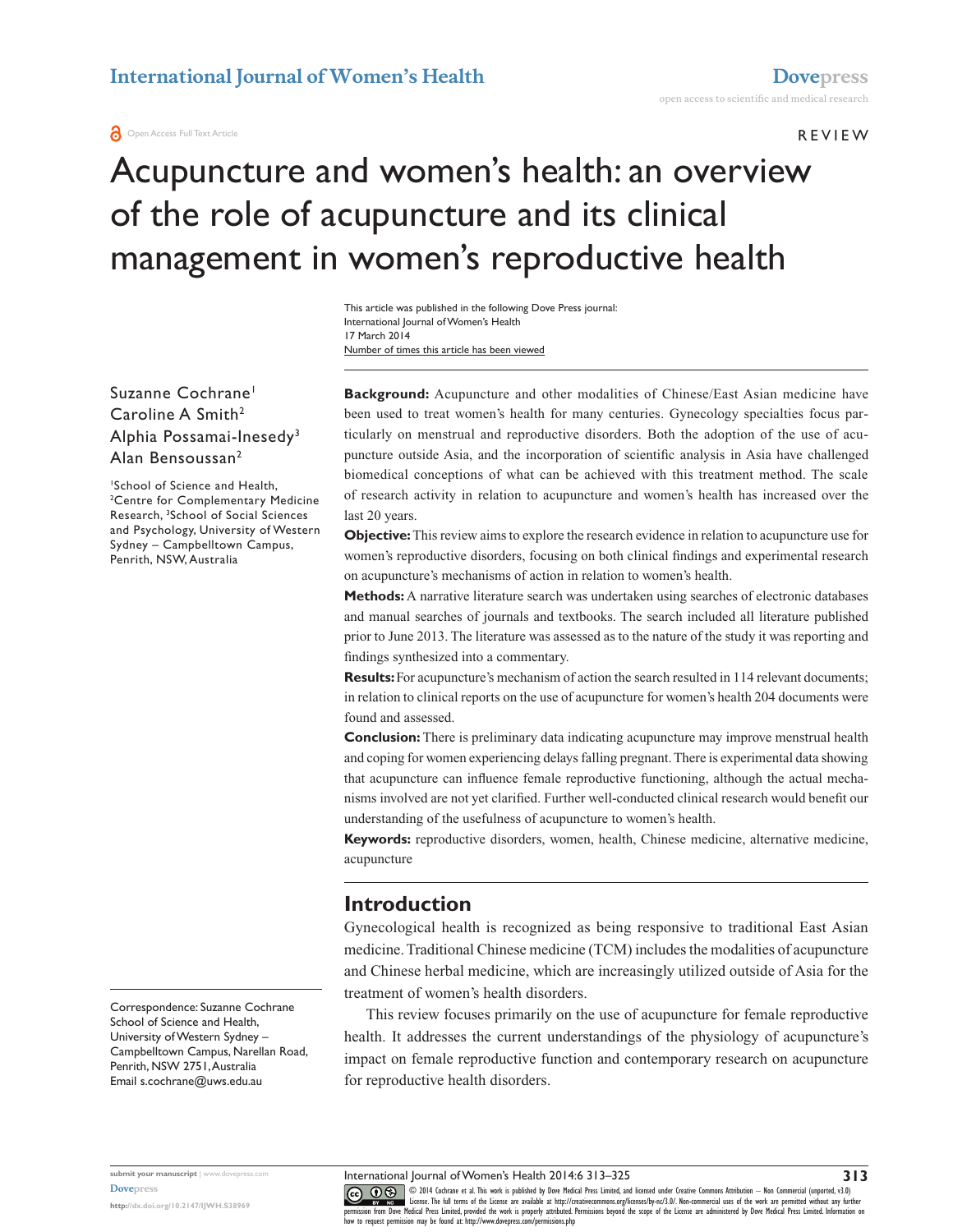## **Historical origins of Chinese medical understandings of women's reproductive health**

Historical texts in Chinese medicine originally conceived of the male and female body as androgynous,<sup>1</sup> gradually differentiating between treatments for women. As identified by the Song dynasty (960–1279 AD), a gynecological specialty had developed in both text and practice.<sup>1</sup> Because of the foundation concepts of yin/yang, reproduction, for example, was not considered an exclusively female province. "The creation of the fetus was seen as an act performed by two equal partners, with yin and yang intermingling and stimulating each other."<sup>2</sup> Wilms<sup>2</sup> goes on to quote Sun Si-Miao,<sup>3</sup> who stated that "yin and yang blend in harmony, the two qi respond to each other, and yang bestows and yin transforms." As well as recognizing reproduction as a joint effort, it was also Sun<sup>3</sup> who famously said that the disorders of women are ten times more difficult to cure than those of males. Male causes of infertility were largely diagnosed as a result of insufficient qi.

For Chinese medicine, the female body, its health, sickness and treatment was deeply influenced by the idea that blood, as its energetic basis, flows around the body, is discharged through menstruation, feeds the unborn child and transforms into breast milk.4

Interventions to assist health and, therefore, to foster a healthy reproductive life, must nourish and regulate blood, and dispel any pathogens that interfere with or congest its free circulation. From the Song dynasty onwards, it was noted that, "blood is the root of women is the aphorism that guides gynaecological treatment."<sup>2</sup> Chen<sup>5</sup> advises:

[...] Whenever treating disease, one first needs to discuss what [a particular case] is ruled by. In men, regulate their qi; in women, regulate their blood [...] Thus in women, blood is the foundation. When qi and blood flow freely, their spirit is naturally clear.<sup>5</sup>

This idea of the primacy of blood in women's health has not faded, and it is still part of contemporary TCM gynecology, although with a more nuanced and differentiated understanding. By late imperial China,

"Doctors recognized three broad categories of illness that directly impaired a woman's ability to conceive: menstrual irregularity, 'girdle discharges' (dai xia, namely, pathological vaginal flows), and internal accumulations".6

Weakening of the key foundations of reproductive health in Chinese medical theory – the kidney, blood, and uterus –

can be attributed in biomedicine to inherited genetic defects; it can also be accounted for by overwork; too little rest or injury from too much menstrual bleeding; emotional disorders such as anxiety, worry, or depression; improper diet such as an excess of food or alcohol; or too much chilled food. Contemporary TCM practitioners, such as Song,<sup>7</sup> also argue that medicines and other medical interventions can seriously damage a woman's reproductive capacity, such as the long-term use of the contraceptive pill or other hormonal contraceptives, and they can damage the lining of the uterus through (perhaps unnecessary) treatments like dilation and curettage.

## **The menses cycle at the center of reproduction**

Female health and fertility is intimately related to menstrual health. From a Chinese medical perspective, cyclical disorders ("yuejingbing") are both indicative of and causal in subfertility. "The TCM approach to infertility treatment integrates the menstrual cycle as a simple, non-invasive, sensitive, motivational, diagnostic tool to understanding a woman's fertility status."8 Unlike assisted reproductive technologies (ART), which seek to override menstrual cycle difficulties by artificially controlling a woman's cycle through pharmaceutical and surgical interventions, TCM considers delayed ovulation, excessive or scanty menstrual flow, dysmenorrhea, premenstrual symptoms, and short or long menstrual cycles as diagnostic signs, and a means through which interventions can enhance reproductive health. The idea of varying or staging treatment according to developments in the menstrual cycle has a long history in Chinese medicine and has contemporary expression in the work of Nanjing (Jiangsu, People's Republic of China) gynecologist, Xia,<sup>9</sup> who advocated the use of basal body temperature in identifying the wax and wane of yin, yang, qi, and blood throughout the cycle.

Historically, acupuncture has received less attention as an intervention in women's health, and the acupuncture department of a TCM hospital usually offers generalized services, and it does not usually specialize in gynecology. Interest in the usefulness of acupuncture in reproductive medicine has come from a range of sources, including from experimental studies on the mechanisms of acupuncture, reports from clinical trials, and the experience of women who incorporate nonconventional practices into their health care.

#### **Literature search strategy**

This narrative review included searches of various databases – PubMed (National Center for Biotechnology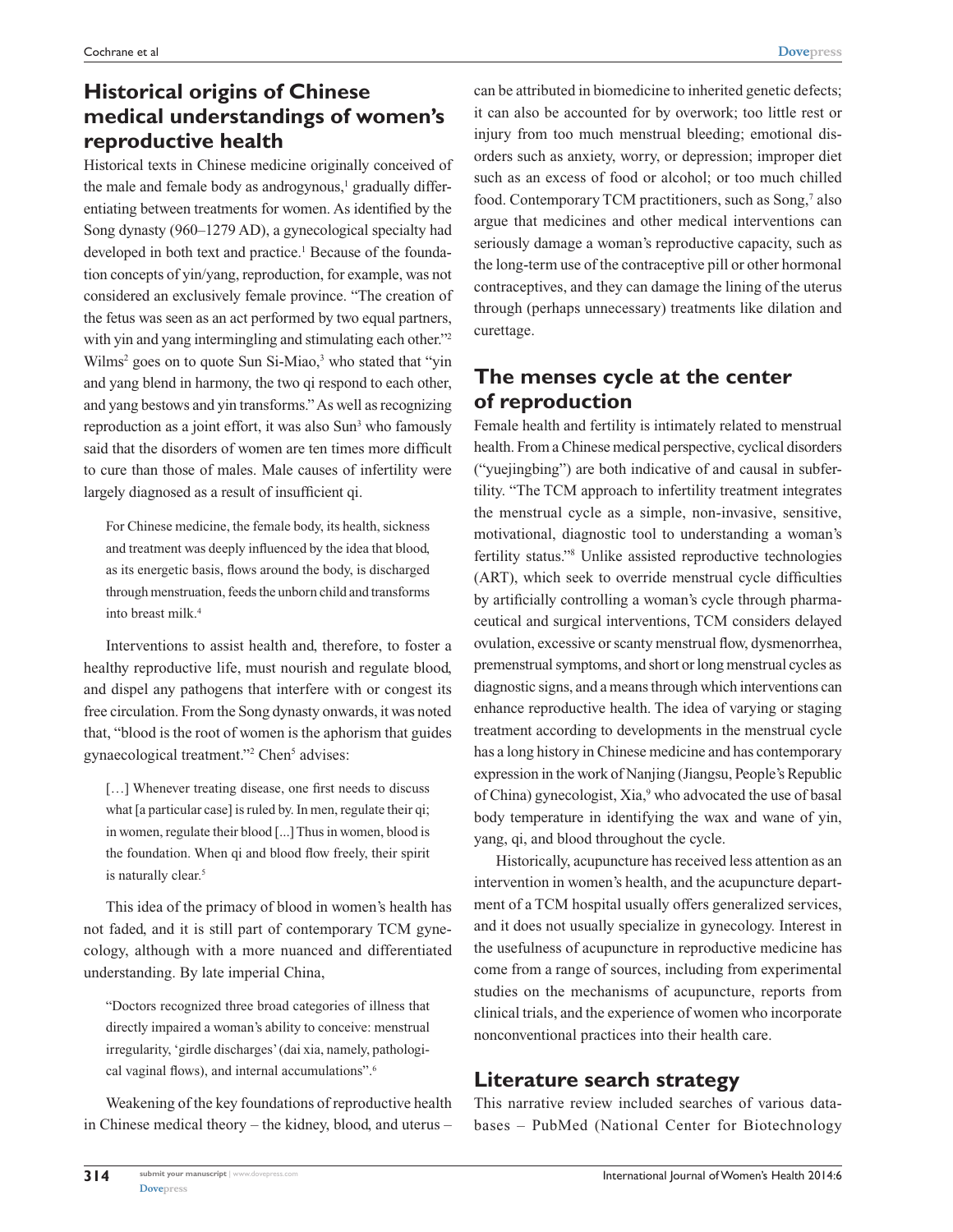

**Figure 1** Flow chart of the search strategies used with electronic databases.

**Abbreviations:** n, number; ART, assisted reproductive technologies; IVF, in vitro fertilization.

Information, US National Library of Medicine, Bethesda, MD, USA), CINAHL® (EBSCO Industries, Inc., Ipswich, MA, USA), Biomed Central (London, UK), Cochrane Library (John Wiley & Sons, Ltd, Oxford, UK), and Google Scholar (Google Inc., Menlo Park, CA, USA) – and hand searches of texts and journals (Figure 1). Electronic search strategies were developed to identify English language reports (abstracts or full texts) of studies pertaining to:

- 1. Acupuncture mechanism of action, employing the keywords "acupuncture", "mechanism", "mechanisms of action", and "physiology"; and
- 2. The use of acupuncture in relation to women's reproductive health, including the keywords "acupuncture", "reproduct\*", "\*fertil\*", "ovula\*", and "menstru\*."

The searches included all accessible articles that were published until June 2013 with these keyword combinations.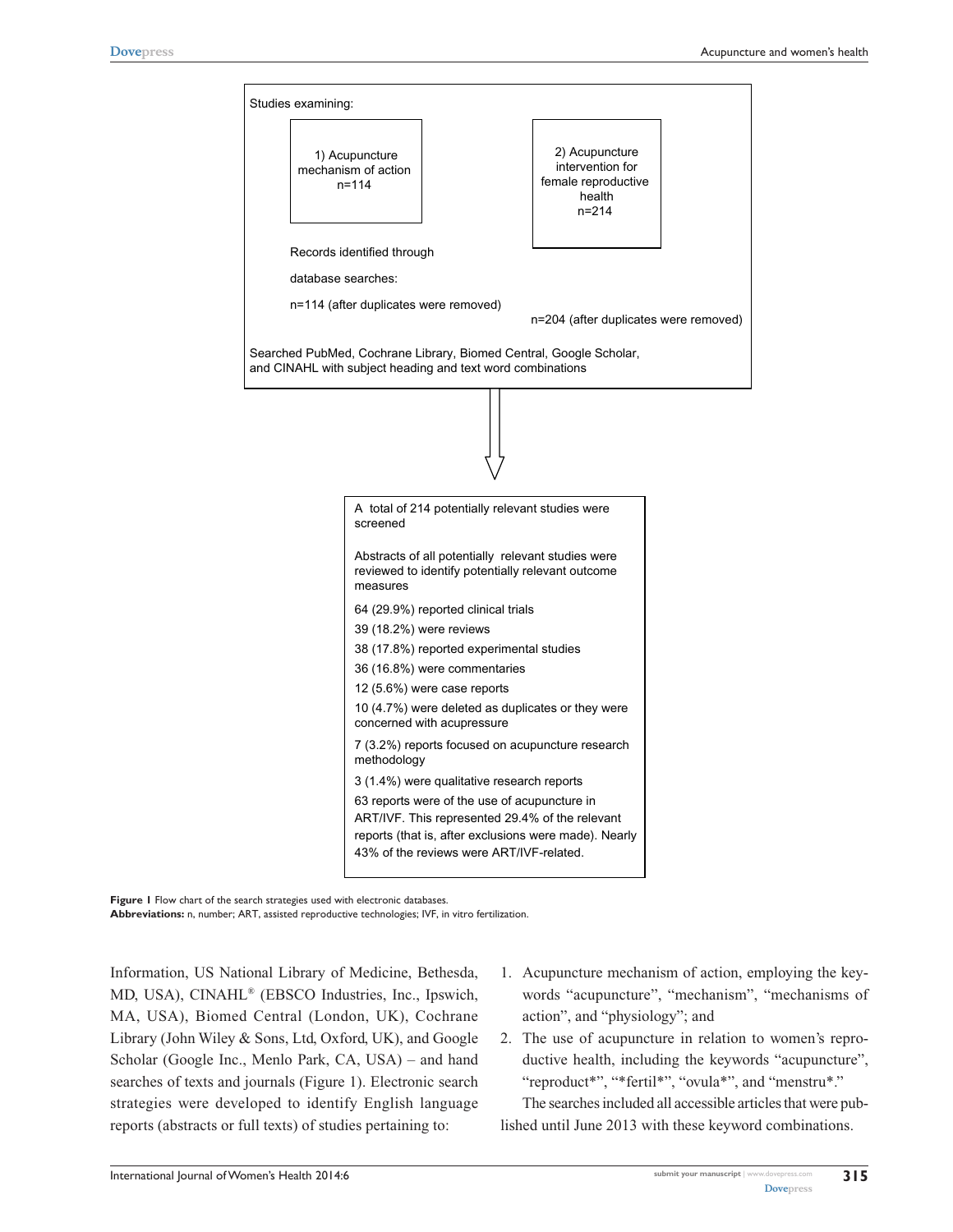Many of the acupuncture mechanism articles $10-14$  yielded reports where (in animal and human experimental models) clear physiological effects, and (in animal models) therapeutically relevant outcomes (such as anesthesia) vary as a function of the acupuncture prescription or technique used. While it is acknowledged that the correlation between animal and human physiology has been questioned,15 and that the complexity of human reproduction may not be replicated in animal models, the studies indicate that there are mechanical, neural, hormonal, and immune responses to acupuncture, and the new application of functional magnetic resonance imaging provides compelling evidence regarding how the brain responds to acupuncture needling. These general data have been excluded here, and the focus will be exclusively on the mechanisms of acupuncture research in gynecology.

The clinical research articles are diverse in terms of their research focus and methodology. Historically, most acupuncture research has focused on acupuncture's possibilities for pain management, and within the last decade, attention has been paid to its effects on reproductive health. Only 30% of the articles retrieved were clinical trial reports, and 18% were reviews attempting to summarize the research. Several reviews were narrative commentaries rather than systematic reviews (SRs). The value of acupuncture in assisting ART/ in vitro fertilization (IVF) has become the most dominant research question.

## **Acupuncture mechanisms of action in female reproduction**

In an overview of the use of acupuncture in gynecology, Napadow et al<sup>16</sup> stated that in her view, recent basic and clinical research has demonstrated that acupuncture regulates uterine and ovarian blood flow (OBF), and that the effect is most likely mediated as a reflex response via the ovarian sympathetic nerves, and that the response is controlled via the supraspinal pathways. Since this encourages a thicker uterine wall, fertility is improved through embryo implantation being more successful. In a Stener-Victorin et al study<sup>17</sup> (number  $[n] = 10$  healthy women), compared to the mean baseline pulsatility index, the mean pulsatility index was significantly reduced both shortly after the eighth electroacupuncture (EA) treatment  $(P<0.0001)$ , and  $10-14$ days after the EA period  $(P<0.0001)$ . EA applied to the abdomen and hind limb of laboratory animals modulates the OBF response:

[...] as a reflex response via the ovarian sympathetic nerves, and the response was controlled via supraspinal pathways. Furthermore, the OBF response to segmental abdominal

EA stimulation was frequency dependent and amplified in the estrous phase.<sup>18</sup>

In another animal study of induced polycystic ovarian syndrome (PCOS), ovarian function normalized in response to both exercise and EA  $(P<0.05$  compared to control).<sup>19</sup> A further study by Stener-Victorin research group found that low-frequency EA and exercise ameliorate insulin resistance in rats with PCOS. They hypothesized that the effect may involve regulation of adipose tissue metabolism and production because EA and exercise each partially restore divergent adipose tissue gene expression associated with insulin resistance, obesity, and inflammation. In contrast to exercise, they found that EA improves insulin sensitivity and modulates adipose tissue gene expression without influencing adipose tissue mass and cellularity.16,20,21

A more recent animal study of endometrial damage (thin and impaired) induced by clomiphene citrate (which is estimated to cause the majority of implantation failures) found that it was not the endometrial thickness (*P*=0.07), but the glandular area (*P*=0.01) of the endometrium that was significantly increased in the acupuncture group compared with the control group. The authors suggest that acupuncture may have the capacity to mainly stimulate the growth of the gland rather than the stoma, which cannot be observed by ultrasound in a clinical setting.22

This study found that acupuncture significantly suppressed the high serum estradiol levels induced by clomiphene citrate to better prepare for implantation, and it also increased the glandular area and the expression of receptivity markers during the implantation period. The acupuncture protocol and technique used were consistent with standard TCM care. These conclusions were not supported by evidence from Smith et al,<sup>23</sup> and the inconsistency perhaps can be explained by Fu et al,<sup>22</sup> who identified an alternative mechanism by assessing endometrial thickness through dissection rather than ultrasound.

Further, acupuncture causes a significant increase in β-endorphin levels during treatment. A review of Japanese research supports the evidence that the analgesic effects of acupuncture have been well clarified by experimental studies, and that the participation of various endogenous opioids and their receptors has been widely accepted; $24$ however, they report that this seems to be an incomplete explanation of why, for example, acupuncture treats pain. It has been hypothesized that, because acupuncture impacts β-endorphin levels and thus hypothalamic function,25 which affect gonadotropin-releasing hormone secretion and the menstrual cycle, in turn, it is logical to hypothesize that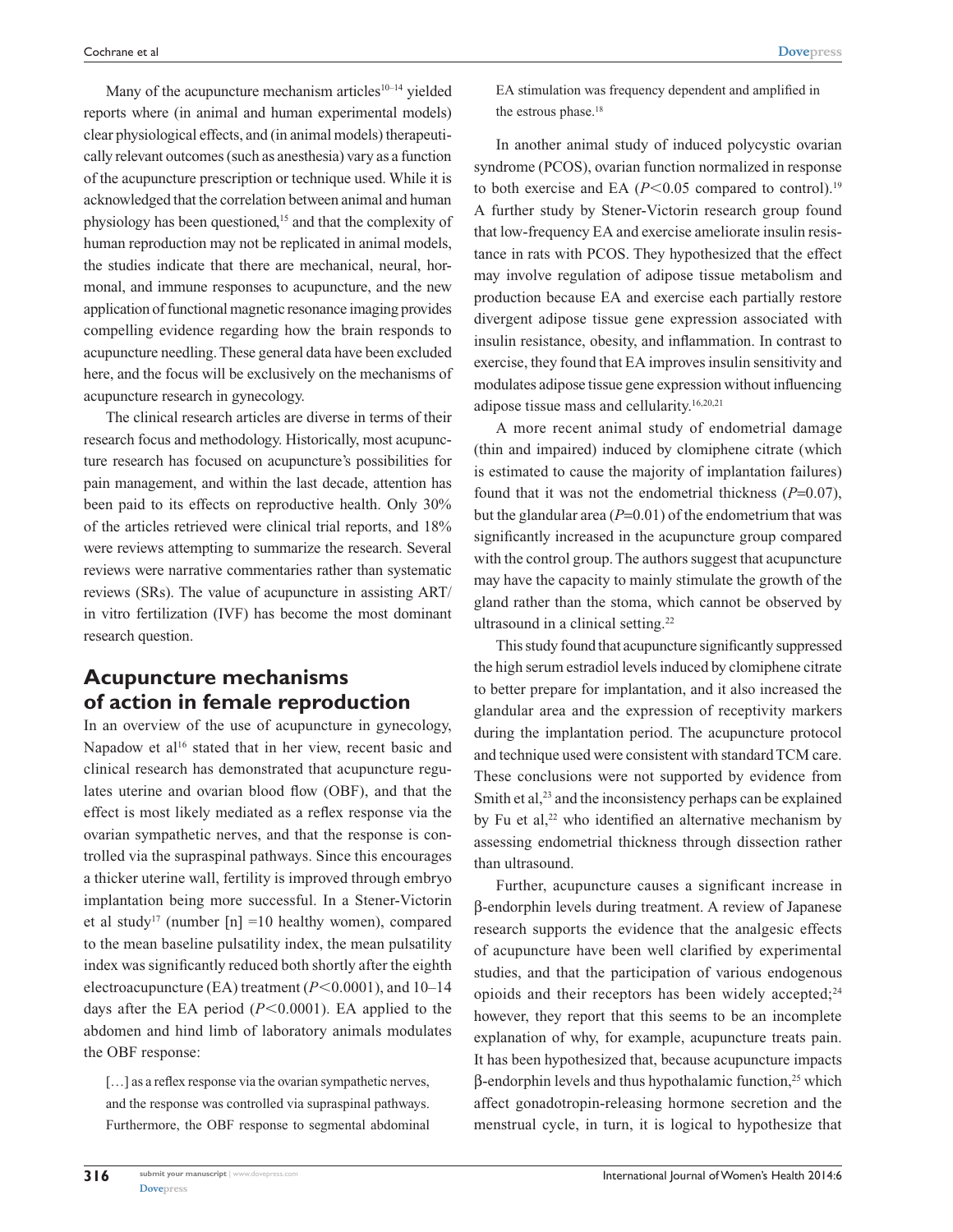acupuncture may positively influence ovulation and fertility.26 Zhu et  $al<sup>27</sup>$  report that, as acupuncture increases endogenous opioids and the neurotransmitters serotonin and dopamine, this would lead to analgesia, sedation, and to the recovery of motor function, thus impacting on, for example, menstrual pain. The review also reported that acupuncture may induce visceral and somatic signals that are transmitted to the central nervous system to induce anti-inflammatory signals through both humoral and neural mechanisms.<sup>27</sup>

Research detailed by Al-Inany<sup>28</sup> has postulated three potential mechanisms for acupuncture's effects on fertility. Firstly, acupuncture may mediate the release of neurotransmitters, which may, in turn, stimulate secretion of gonadotropin releasing hormone, thereby influencing the menstrual cycle, ovulation, and fertility.<sup>29</sup> Secondly, acupuncture may stimulate blood flow to the uterus by inhibiting uterine central sympathetic nerve activity.17 Thirdly, acupuncture may stimulate the production of endogenous opioids, which may inhibit the central nervous system's outflow and the biological stress response.30 Animal studies indicate that intensive EA can facilitate substantial change in PCOS; that is, systemic and local effects involving intracellular signaling pathways in muscle that may account for the improved insulin sensitivity.<sup>12</sup> Repeated low-frequency EA and physical exercise each improves hyperandrogenism and menstrual frequency in women with PCOS more effectively than no active intervention, with low-frequency EA being superior to physical exercise. These findings suggest that low-frequency EA may be used in the reduction of hyperandrogenism and oligo-/amenorrhea in women with PCOS.<sup>11</sup>

Stress is known to have a negative effect on reproduction and perhaps the menstrual cycle. As acupuncture, for example, aids in lowering stress hormones, which undermine fertility, it is thought that this may be a major mechanism for acupuncture to influence reproductive function and account for fertility-boosting effects. One study examining the levels of "stress hormones" – serum cortisol (CORT) and serum prolactin (PRL) – during an IVF cycle demonstrated biochemical differences in serum levels of CORT and PRL in patients receiving acupuncture along with their IVF treatments.31 CORT levels in the acupuncture group were significantly higher  $(P<0.05)$  on IVF medication days 7, 8, 9, 11, 12, and 13 when compared with controls. PRL levels in the acupuncture group were significantly higher  $(P<0.05)$ on IVF medication days 5, 6, 7, and 8 when compared with controls. This connection is demonstrated in further clinical studies (detailed in the following sections) of how stress reduction using acupuncture impacts reproductive health.

## **Acupuncture for female reproductive disorders**

An overview of SRs of acupuncture in obstetrics and gynecology32 concluded that the data available in SRs was contradictory and inconclusive. An SR that undertook an overview of studies of acupuncture treatments for reproductive and gynecological disorders found that menopause and dysmenorrhea were the most frequently studied, and acupuncture treatments had shown positive indicators of effectiveness. Smith and Carmady<sup>33</sup> found that acupuncture to treat premenstrual syndrome (PMS), PCOS, and other menstrual-related symptoms is understudied, and the evidence for acupuncture to treat these conditions is frequently based on single studies. This SR included all studies conducted prior to September 2009. The literature search undertaken here found 75 additional articles published since that time (including only those that focused on reproductive conditions; that is, excluding menopause). Not all would have met the inclusion criteria for the review, but all would have fallen within the search strategy.

Accumulated clinical experience indicates that acupuncture regulates the menstrual cycle. TCM gynecological textbooks all provide treatment approaches for a range of menstrual irregularities – whether the cycle is too short, too long, or too variable, the bleeding is too scant or too heavy, and menses are accompanied by a range of other symptoms such as abdominal pain, headache, acne, or mood changes.34–37 Those diagnosed with "idiopathic infertility or sterility," or those with no known cause, often have a "hidden disturbance of gamete interaction,"38 where the ova are not maturing or not fertilizable, or there is disturbed sperm function and women often have accompanying PMS and dysmenorrhea. Kielwin et al<sup>38</sup> argue that such couples profit the most from the possibilities of TCM, for example, in the areas of cycle optimization and timed intercourse. In a series of articles published in Nanjing in 1998–1999, Professor Xia Gui-cheng<sup>9</sup> identified the importance of menstrual regulation both in the resolution of menstrual disorders and the promotion of fertility. His approach was subsequently adopted by Lyttleton,<sup>39</sup> and broadcasted through her teaching and publications throughout the English-speaking TCM community. There are no published clinical trials that test the premise of regulating the menstrual cycle in order to promote fertility. There is a tradition within Western herbalism called multiphasic prescribing for menstruating women that mirrors this approach.40 There are studies, however, that do examine the influence of acupuncture on different aspects of the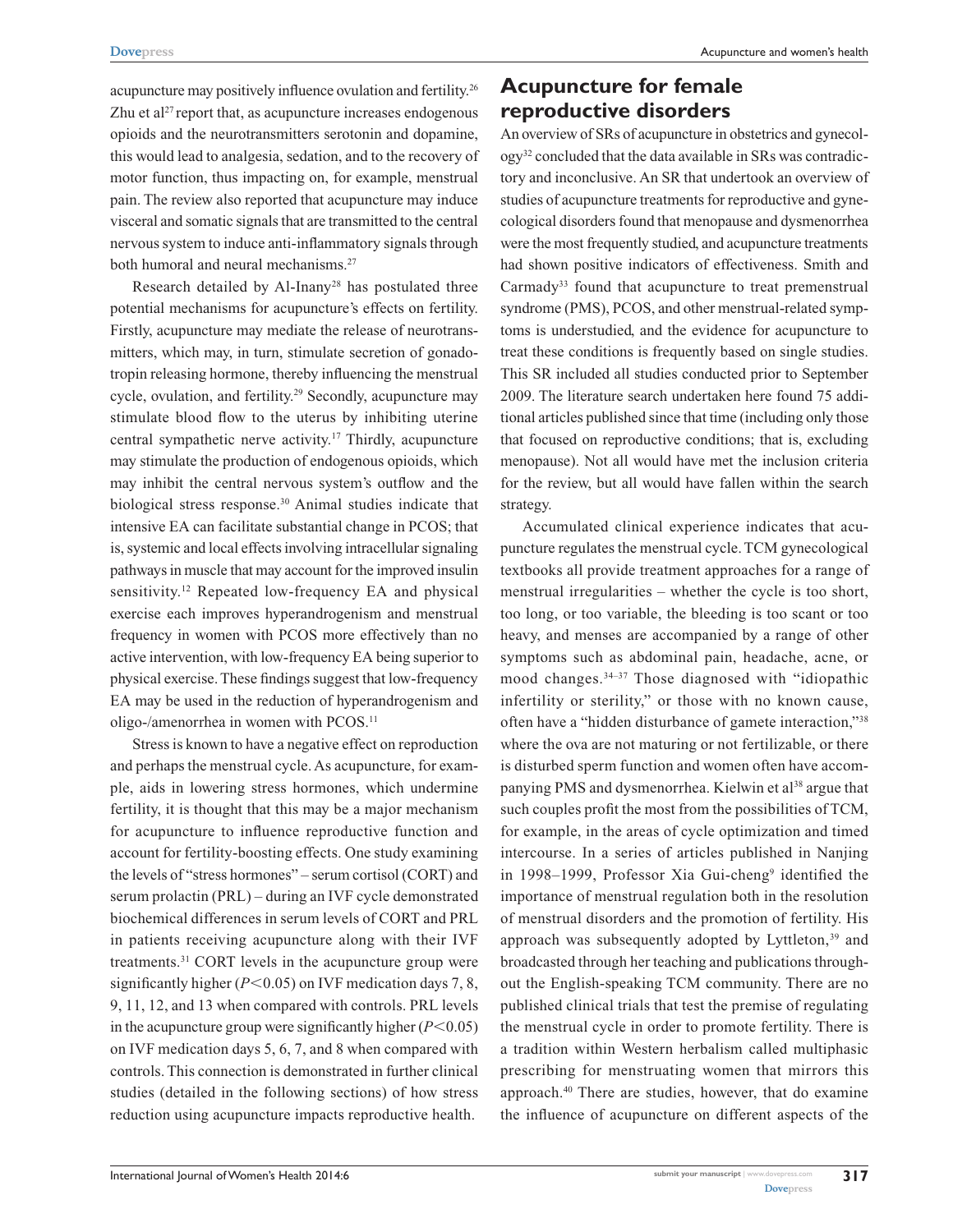menstrual experience (discussed in detail in the following sections). Chinese medical theory would posit that an improvement in a single aspect of menstruation, such as dysmenorrhoea, will positively influence other aspects (and the whole menstrual function). Promoting the full discharge of blood, for example, during the menses will positively feedback into egg formation and ovulation. Evidence to support this assertion is not available at this time.

Stener-Victorin and Wu,<sup>41</sup> in an overview of contemporary literature, found (as Smith and Carmady<sup>33</sup> did) that the use of acupuncture to treat reproductive dysfunction has not been well investigated. They state that only a few clinical studies have been reported, most of which are flawed by poor design and a lack of valid outcome measures and diagnostic criteria, making the results difficult to interpret.41 The incidence of "poor quality" clinical studies perhaps speaks to the difficulty of achieving high-quality clinical research that is acceptable both to acupuncturists and research scientists. The following is a narrative review of clinical evidence for the effectiveness of reproductive/ fertility related acupuncture interventions. This narrative review aimed to provide a broader perspective to the current evidence base by including animal and human studies, inclusive of all study designs, to provide a contemporary overview of the evidence.

#### Menstrual regulation

Menstrual irregularities may originate from a variety of conditions. Frequently in clinic, women have menstrual irregularities that stem from a diagnosis of PCOS. A recent literature review<sup>42</sup> of reports of acupuncture use for PCOS found four studies that addressed this subject, although no randomized controlled trials (RCTs) were found. One study led by Stener-Victorin et al<sup>43</sup> found that the "dose" of acupuncture influenced the size of the effect. The researcher concluded:

Experimental observations in rat models of steroid-induced polycystic ovaries and clinical data from studies in women with PCOS suggest that acupuncture exert (sic) long-lasting beneficial effects on metabolic and endocrine systems and ovulation.43

Indications are that repeated acupuncture can stimulate the return of ovulation without adverse side effects. An RCT since completed by Lim (personal communication, 2010) indicates that acupuncture, as compared to sham acupuncture (sham acupuncture refers to a control group which may include invasive needling or no invasive needling), is efficacious for initiating ovulation in women with PCOS. Acupuncture and moxibustion have good regulatory effects on the function of endocrine, glucose, and lipid metabolism,<sup>44</sup> so they can be hypothesized to be useful in regulating the menstrual cycle. Although unable to discern a difference between the true and sham acupuncture protocols for women with PCOS, both groups had a similar improvement in their luteinizing hormone/follicle-stimulating hormone ratio;45 the findings support acupuncture as a possible nonpharmaceutical treatment for PCOS.

An exploration of the physiological effects on PCOS of major complementary and alternative medicine (CAM) treatments indicates that they could reduce the severity of PCOS and its complications. Acupuncture has been shown to reduce hyperandrogenism and improve menstrual frequency in PCOS.46,47

An analysis of clinical trials<sup>48</sup> of the effect of acupunctureinduced weight reduction on menstrual activity identified acupuncture treatment achieving the effects of weight reduction and menstrual improvements via regulating activities of leptin, the thyroid gland system, and the hypothalamus–pituitary– adrenal cortex axis. The authors report that clinical practice has demonstrated that acupuncture stimulation of some commonly-used acupoints for weight reduction also exhibits favorable regulation on menstrual activity in obese women.

Shi et al<sup>49</sup> undertook a clinical trial of patients with one defined type of PCOS, comparing a herbal intervention with the same herbal intervention plus acupuncture. The results demonstrated a total effectiveness rate of 93.8% on hormonal and menstrual measures in the combined acupuncture and Chinese herb group, and 80.6% in the simple Chinese herb group, the former being significantly better than the latter  $(P<0.05)$ . The decrease of testosterone in the combined acupuncture and Chinese herb group was significantly superior to that in the simple Chinese herb group  $(P<0.01)$ .

In a study contrasting real and sham acupuncture for the symptoms of PCOS, Pastore et  $al<sup>46</sup>$  found improvements in the luteinizing hormone to follicle-stimulating hormone ratio in both arms, and the increase in menstrual frequency during the trial compared with pre-enrollment suggests that both interventions may have been beneficial. As well as confirming the likelihood of sham acupuncture not being inert, the lack of an observational control and/or of preenrollment ovulation data meant that the improvement could not be accurately assessed.

Anovulatory disorders most frequently display with menstrual irregularity. Assisting ovulation can be a way of reestablishing a regular cycle. The use of acupuncture for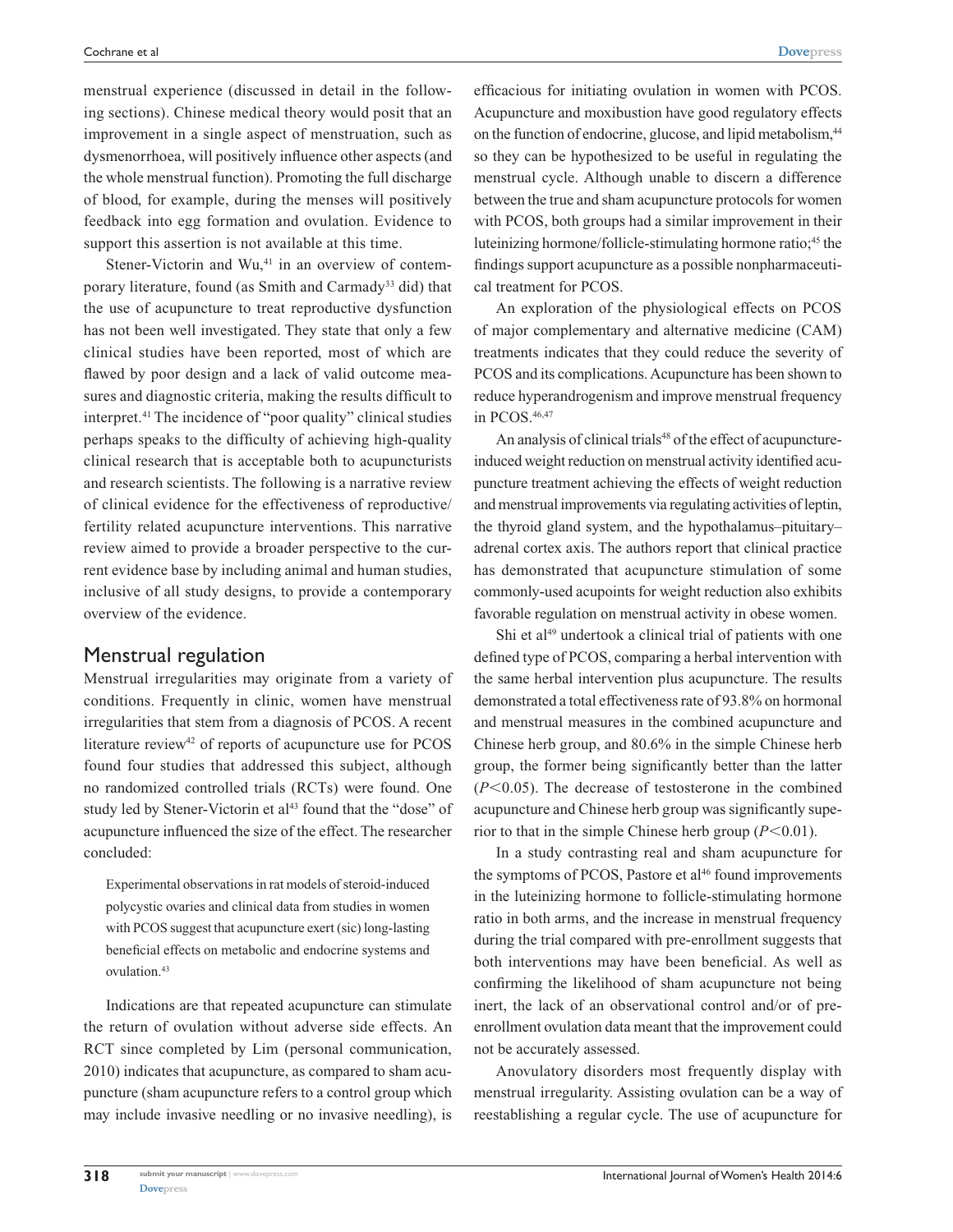amenorrhea is supported by case reports and small cohort studies, but there has been insufficient clinical research on this topic to date.<sup>50</sup>

## **Ovulation**

Acupuncture has been shown to assist ovulation through the early work of Yu Jin who found that 50% of the incidence of chronic anovulation (diagnosed by menstrual disorder history, consecutive monophasic basal body temperature for 3 months, serum hormone, and pelvic ultrasonography data) could be reversed successfully by using acupuncture. She further found:

[...] in pubertal dysfunctional uterine bleeding, 87.7 percent; in pubertal oligomenorrhea, 60 percent; and in PCOS, 36.8 percent [...] This correlation suggests patients with sympathetic activity suppressed by acupuncture (a sign of fluent flow of Qi and blood in TCM) are likely to ovulate after acupuncture.<sup>51</sup>

Yu<sup>52</sup> further comments that acupuncture is especially effective when infertility is caused by a hypothalamic disorder. If patients are screened to include those most likely to respond (for example, those with adequate estrogen levels), the success rate can be as high as 80% in achieving ovulation. Ovulation delay or failure is a common occurrence in women with PCOS and can be an aspect of other subfertility conditions.<sup>53</sup>

Some investigations have already demonstrated that acupuncture has positive effects on anovulation. Studies include the clinical application of ovulation induction<sup>54,55</sup> and the use of EA for women with PCOS over several months to initiate menstrual cycles.56,57 Women in this latter study were carefully monitored for hormonal changes, skin temperature, basal temperature, body mass index, and waist-to-hip ratio, allowing the researchers to hypothesize the mechanisms of action of the acupuncture. The participants who responded best were almost consistently characterized by comparatively low body mass index, waist-to-hip ratio, as well as basal insulin and testosterone serum concentrations, but high serum testosterone/ sex hormone-binding globulin concentrations. Consequently, they were less androgenic and had a less pronounced metabolic disturbance. The authors theorized that a higher dose of acupuncture for either a longer time or more frequently may have produced better results in the non-responders.

## Menstrual pain

Dysmenorrhea is an important indicator of disturbed menstrual flow. Two recent SRs examine the evidence for acupuncture in alleviating menstrual pain.27,58 One review by Zhu et al of menstrual pain originating from endometriosis could only find one RCT that met the inclusion criteria, and the authors could make no real assessment of the value of acupuncture based on this one study. The other SR conducted by Smith et al<sup>59</sup> addressed studies of dysmenorrhea more generally, and included ten trials. Although the authors concluded that the data were insufficient to confidently evaluate acupuncture as a treatment for dysmenorrhea, because of methodological problems in the trials, most reported positive outcomes for acupuncture. Some of the research not covered in the SRs will be discussed.

One experimental blinded crossover study $60$  explored the impact of "real" and "sham" acupuncture on heart rate variability as an indicator of the autonomic nervous system in women with primary dysmenorrhea. The researchers found that both real and sham acupuncture affected heart rate variability but in different ways. The researchers concluded that manual acupuncture at bilateral acupoints of LI4 and SP6 may play a role in dysmenorrhea treatment with autonomic nervous system involvement.<sup>60</sup> One clinical trial of two different acupuncture interventions for dysmenorrhea during menses for three cycles showed significant decreases in the severity and frequency of pain. The study also indicated no significant difference in outcomes between the two interventions, supporting the idea that there may be more than one successful prescription.<sup>61</sup> An RCT that explored the timing and point combinations for dysmenorrhea found that treating patients using multiple points before menstruation is better than immediately addressing pain for the improvement in symptoms of dysmenorrhea. In addition, it was also found that a single point is better than multiple points when immediately treating at pain occurrence. This trial suggests that Shiqizhui (EX-B8) should be chosen as a convenient point.<sup>62</sup> Another pair of studies suggests that needling at Sanyinjiao SP6 can immediately improve the uterine arterial blood flow of patients with primary dysmenorrhea, thereby relieving the pain.63,64 Further study of the timing of acupuncture for dysmenorrhea<sup>65</sup> found no significant difference between applying it premenstrually or during menses, but there was a significant positive difference when compared to the control group, who received no acupuncture at all. In another study<sup>66</sup> the importance of timing was further refined to distinguish between those receiving "preconditioning" acupuncture, and those receiving immediate acupuncture, and both groups were compared with a non-treated third arm. Into the second and third month, the outcomes for the preconditioning acupuncture group outstripped those of the immediate acupuncture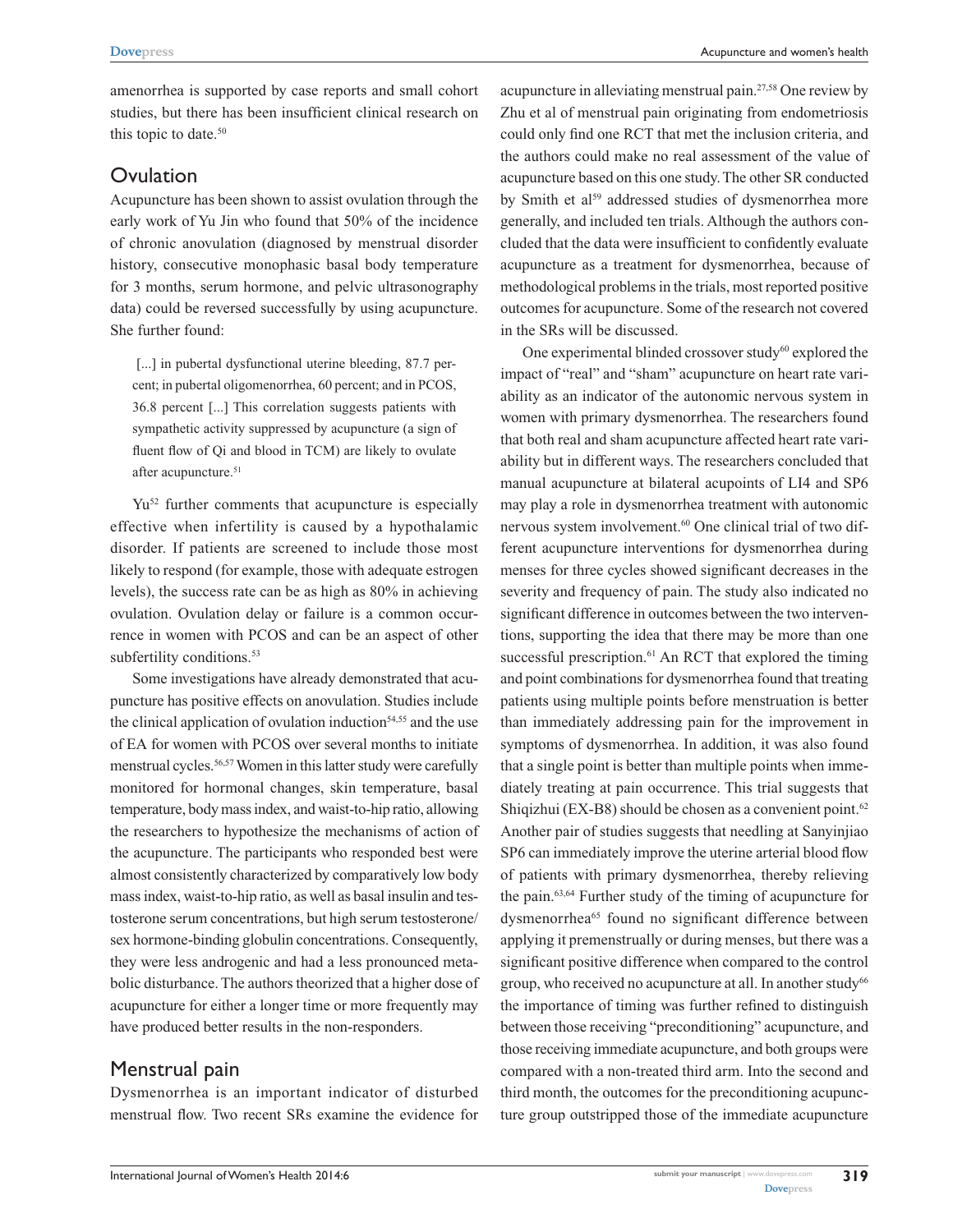**[Dovepress](www.dovepress.com)**

group, and they both showed significant improvements when compared to the control. Despite encouraging indications, another SR concluded that because of low methodologic quality and small sample size, there is no convincing evidence for acupuncture in the treatment of primary dysmenorrhea.<sup>67</sup> A later review<sup>58</sup> found more methodologically sound trials and concluded that there is promising evidence in the form of RCTs for the use of acupuncture in the treatment of primary dysmenorrhoea compared with pharmacological treatment or herbal medicine:

The evidence for the effectiveness of acupuncture for the treatment of primary dysmenorrhoea is not convincing compared with sham acupuncture.<sup>68</sup>

A third review conducted the following year found that acupuncture may reduce period pain; however, there is a need for further well-designed randomized controlled trials.<sup>58</sup>

#### Premenstrual syndrome

PMS arises because of imbalances that are triggered in the lead up to a period. A SR of acupuncture interventions found that although the included trials showed that acupuncture may be beneficial to patients with PMS, there is insufficient evidence to support this conclusion due to methodological flaws in the studies.<sup>69</sup> In one SR<sup>70</sup> of acupuncture use for PMS, the pooled results demonstrated that acupuncture is superior to all controls (eight trials; pooled risk ratio [RR]: 1.55; 95% confidence interval [CI]: 1.33–1.80; *P*<0.00001). The meta-analysis comparing the effects of acupuncture with different doses of progestin and/or anxiolytics supported the use of acupuncture (four trials; RR: 1.49; 95% CI: 1.27-1.74;  $P \le 0.00001$ ). In addition, acupuncture significantly improved symptoms when compared with sham acupuncture (two trials; RR: 5.99; 95% CI: 2.84–12.66;  $P \le 0.00001$ ). No evidence of harm resulting from acupuncture emerged. A more recent review<sup>71</sup> concurred that the available data included in this review showed that acupuncture may be beneficial for patients with PMS, but it also noted the methodological flaws in many of the studies. Guo and Ma71 also commented on the importance of timing of the treatment for periodic disorders such as PMS. The authors found that an acupuncture intervention for PMS was usually performed 2 weeks prior to menses and stopped shortly after the start of the menstrual flow. The treatment should last 3 months to achieve satisfactory results.<sup>71</sup>

#### **Infertility**

Acupuncture has been a treatment for infertility and menstrual disorders throughout the history of Chinese medicine.<sup>72</sup> Differing approaches are evident in the literature, $73$  and achieving a common consistent TCM diagnosis and treatment is difficult.<sup>74</sup>

#### Acupuncture and ART

A major research effort in the last decade has indicated that acupuncture assists IVF. The literature search identified 15 reports that identified themselves as a review of studies of acupuncture interventions as adjuncts to IVF/ART. A recent SR75 includes ten more studies not included in earlier SRs, and concludes that acupuncture improves the clinical pregnancy rate and live birth rate among women undergoing IVF based on the results of the studies that do not include the Streitberger control (the Streitberger is a type of sham needle), and that the Streitberger control may not be an inactive control.75 The meta-analysis results showed that the pooled clinical pregnancy rate from all of the acupuncture groups was significantly higher than that from all of the control groups (*P*=0.04). The difference was more obvious when the studies that used the Streitberger control were not considered (*P*=0.007), suggesting that the Streitberger control needs reevaluation. The reviewers further recommend that more positive effects from acupuncture in IVF can be expected if an appropriate control and more individualized acupuncture programs are used. Another review has since challenged this finding, and concluded that there is no pooled benefit of adjuvant acupuncture for IVF.<sup>76</sup>

Six SRs (including five meta-analyses) have shown that acupuncture on the day of embryo transfer (ET) has improved pregnancy rates in IVF.<sup>77</sup> None of the reviews call for a rejection of this intervention and all, in fact, call for more exploration of its value to enhance IVF cycles. Although the intervention is assessed as being relatively painless and causing few side effects, another review78 implies that the cost, invasiveness, and potential for the harm of acupuncture means that it should not be recommended for women receiving IVF treatment. Given that the studies reported very few adverse events and that the cost of acupuncture compared to additional IVF cycles is substantially less, it can only be surmised that these SR authors were in some way biased against the intervention to make such a conclusion. Manheimer et al,<sup>79</sup> for example, conclude that the effects are significant and clinically relevant but they are "still somewhat preliminary." Another meta-analysis shows that acupuncture around the time of the ET achieves a higher live birth rate of 35% compared to 22% without active acupuncture.80

More recent clinical trials since the Cheong SR have thrown this conclusion into doubt. The published studies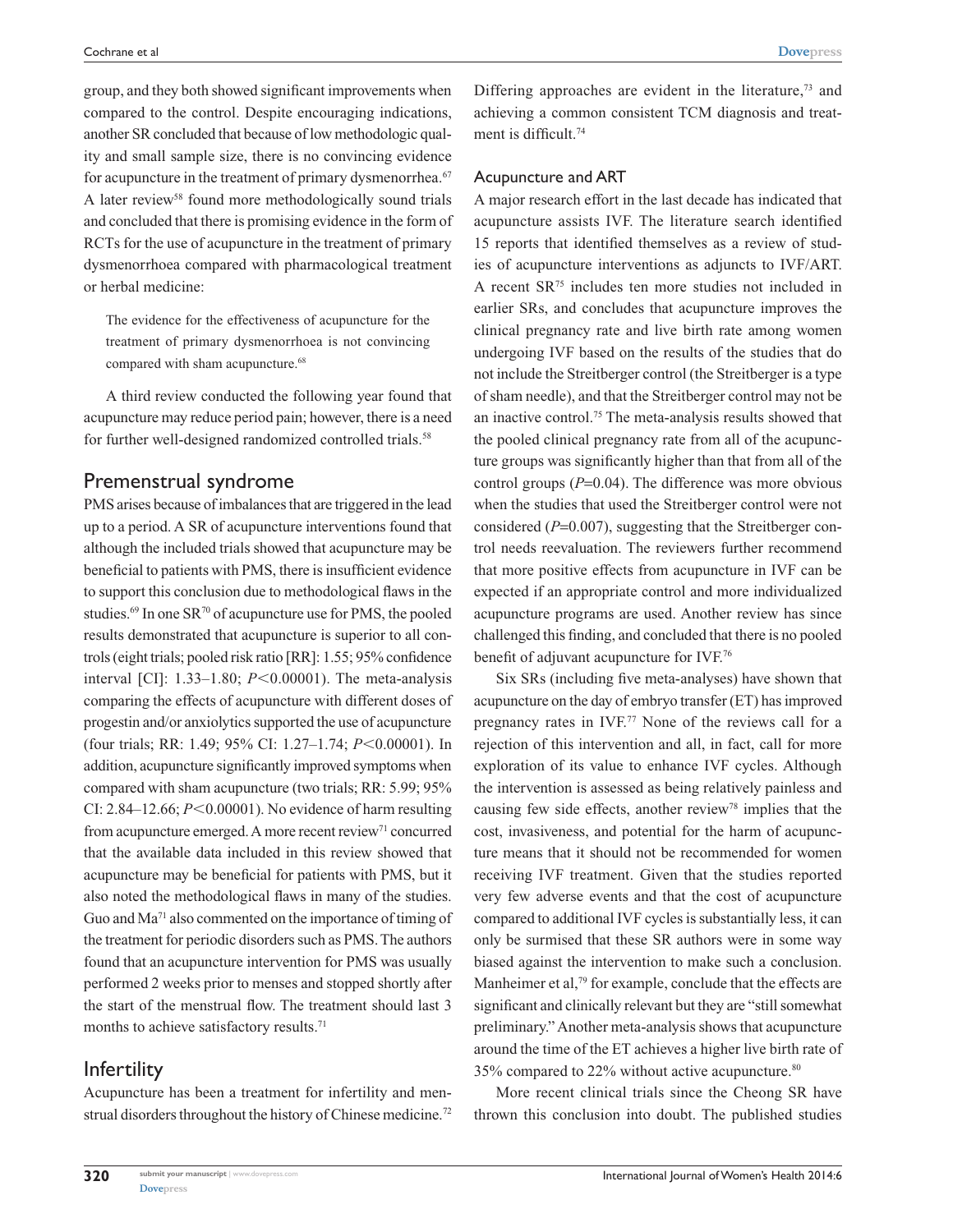include those by Domar et al,  $81$  Moy et al,  $82$  So et al,  $83$  and Andersen et al<sup>84</sup> and, if the results of these 1,311 patients were added to those of the meta-analysis, it is unlikely that there is conclusive evidence of a major effect of acupuncture accompanying ET.<sup>85</sup>Anderson and Rosenthal<sup>86</sup> conclude that despite 40 clinical trials and 9 systematic reviews investigating the efficacy of acupuncture for improving IVF outcomes:

[...] evidence-based guidelines are difficult to devise. The methodology used in the clinical trials does not closely resemble the use of acupuncture in real world acupuncture clinics, limiting the applicability of this research.<sup>86</sup>

In addition to the need for acupuncture protocols to be reviewed and adjusted in response to changing protocols for ET, there are many confounding aspects of these studies that need to be examined, such as the effects of the use of placebo or sham acupuncture, the practice of using minimally trained acupuncturists, and outcome measures that do not include live births. Drawing on experience-based practice and three decades of research, Shi et  $al<sup>87</sup>$  questioned the value of the Moy et al study on several grounds, including the authors' failure to document the proficiency of the acupuncturists, their inattention to the multiple causes of infertility displaying uniquely in each participant, and the lack of an appropriate "dose" of acupuncture. While identifying the flaws in the trial design of the included studies (and suggesting that these are general difficulties encountered in evaluating the efficacy of acupuncture in subfertility), another less rigorous SR concluded that the pregnancy rate of IVF treatment is significantly increased when acupuncture is administered on the day of ET.<sup>88</sup> Another review,<sup>89</sup> while not a systematic appraisal, offers a discussion of how Chinese medicine and, particularly, acupuncture is helpful to infertility. The SRs found sufficient homogeneity between the studies to be able to include them in a review.

The research studies make clear that, despite the consistency across studies, there was also much diversity. The actual acupuncture treatment protocols used varied across studies. Moreover, the person administering the acupuncture was not always trained in acupuncture. Another factor in the studies was that the timing and, therefore, the location of the treatment appears to have impacted on outcomes. Off-site acupuncture treatments, for example (as reported by Craig et al<sup>90</sup>) failed to show any benefit for the women treated (this was not the case, however, in Johnson's<sup>91</sup> audit of the cases of women treated off-site). In addition, women receiving intracytoplasmic sperm injection and acupuncture, along with agents for ovarian stimulation, produced more follicles than

women who did not receive acupuncture.<sup>92</sup> There has been additional positive support for acupuncture in conjunction with ET from a retrospective case audit.<sup>93</sup>

The issue of whether the acupuncture protocols used in these studies reflect good clinical practice is important. If acupuncture is to be included as an adjunct therapy for IVF or other infertility patients, then the study results need to be able to be replicated in practice and adopted by acupuncturists outside IVF clinics. The results of the research studies provide significant support, but not statistically significant results, for acupuncture performed on the day of ET. Beyond this evidence, the dosage or number of acupuncture treatments was very low in these trials. TCM diagnoses were mostly not employed to guide treatment (although Smith<sup>94</sup> used it to guide the first treatment and  $So<sup>84</sup>$  recorded the diagnosis for comparative purposes), which potentially creates a fixed protocol bias and reduces the likelihood that the treatment will be appropriate and effective for individual subjects.<sup>95</sup>

Despite some recent evidence that CAM use (although acupuncture as a CAM modality was not distinguished from other interventions) may have a negative impact on ART outcomes,  $96$  this has been contradicted by a more recent SR, $97$ which states that there is preliminary evidence to suggest that some of these CAM modalities may be effective adjuncts in fertility treatments. The suggestion is made that the clinical trials reviewed have not been of a sufficient scale to provide unequivocal evidence for or against acupuncture use during IVF, by showing that acupuncture may increase pregnancy rates and live births. Other criticisms of the SRs themselves include that the findings and conclusions between systematic reviews:

[...] differ on the effect of acupuncture and live birth rates, due to variation in their inclusion criteria, the inclusion of new trials in subsequent meta-analyses, and variations in the quality of the acupuncture intervention which may have contributed to clinical heterogeneity.98

Acupuncture in research has been focused on improving the outcomes of fertility treatments, most notably in IVF cycles, especially at the point of ET. It has been hypothesized on the basis of a small study that acupuncture has a beneficial effect at the time of ET because it is a time of great stress for women, which may cause uterine vasoconstriction; moreover, acupuncture can significantly modify these stress levels.<sup>99,100</sup> In support of this view, Domar et  $al<sup>81</sup>$  found that acupuncture led to reduced anxiety, as well as increased relaxation and optimism, although So et al<sup>83</sup> found no differences in anxiety levels between the women receiving acupuncture or placebo.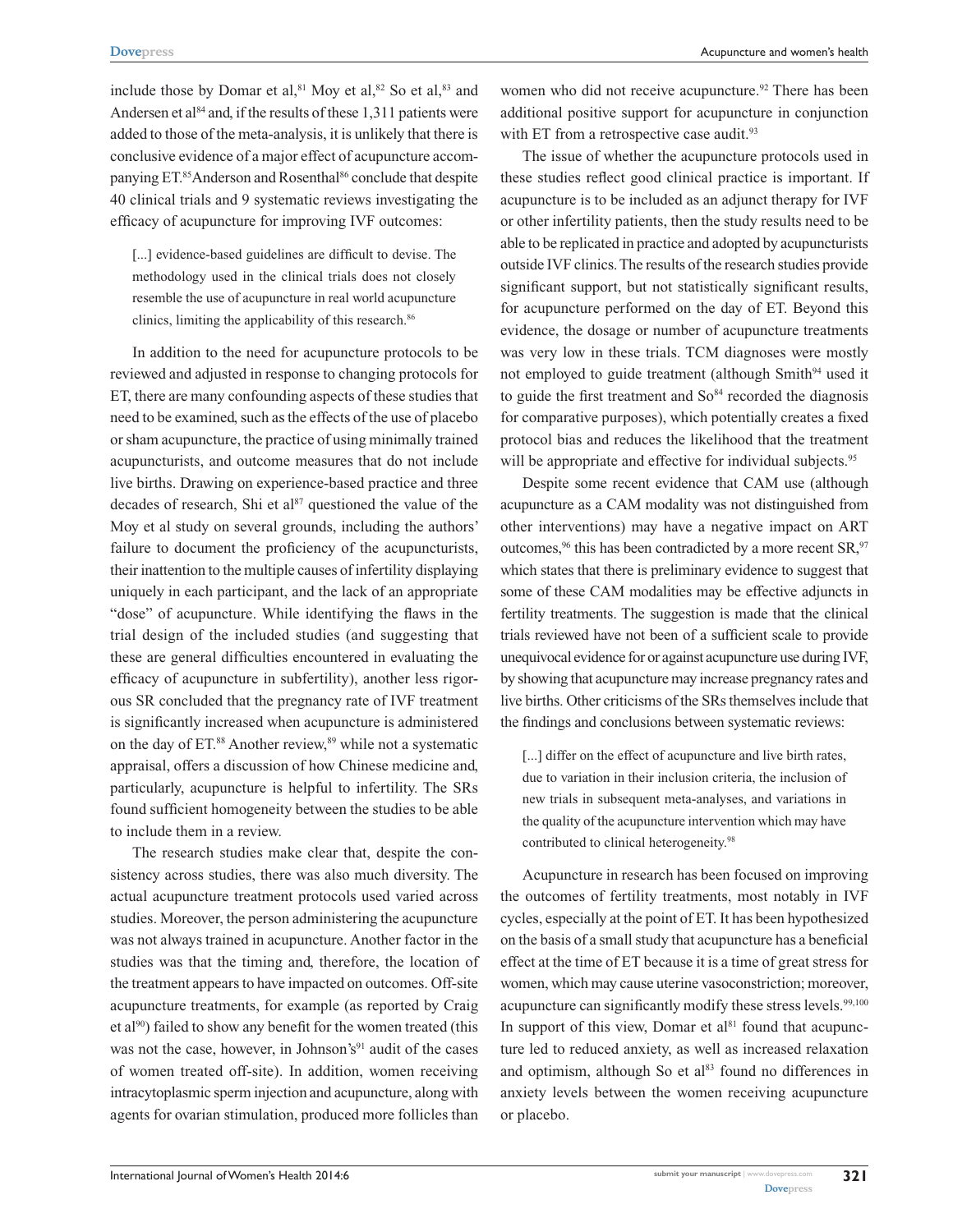#### Acupuncture and natural fertility

Outside the context of IVF clinics, there has been research that supports the role of acupuncture in promoting women's reproductive health. As reviewed earlier, findings on the physiological mechanisms of acupuncture offer some guidance in understanding the possible contribution that acupuncture makes to menstrual health. A currently unpublished pilot study by the authors found that using a specialist acupuncture protocol<sup>101</sup> and applying clinical trial research methodology to acupuncture for natural fertility in women was both feasible and useful for the women receiving the acupuncture intervention. Other research reports of Chinese medicine's supportive contribution to fertility largely consist of case reports.

Clinical case reports support the value of acupuncture in the lead up to conception, although no clinical trial has been reported to date that either supports or contradicts this casebased evidence.39,91,92,102 Acupuncture has a long history in the treatment of fertility problems, and there is apparently much consistency in the actual points chosen.72.101 Chinese medicine texts and case history books, for example, frequently cite the use of acupuncture to induce ovulation. A study by Qiong using acupuncture in women with endometriosis-induced infertility, reported in a recent publication on infertility,<sup>103</sup> indicated significant effectiveness. In the same publication, there is a report of a study undertaken by Ding<sup>104</sup> regarding tubal infertility that was effectively treated by acupuncture.

#### **Summary of research**

Further clinical trials are required to establish how the experimental results discussed in the previous sections unfold in a clinical context. Theoretically, from a Chinese medicine perspective, an acupuncture approach should prove effective for women with reproductive health problems, whether they are enrolled in an IVF program or not. Acupuncture, even a standardized acupuncture protocol such as the Paulus et al<sup>105</sup> protocol, performed before and after an IVF biomedical procedure, represents a complex intervention. A Chinese medical understanding (as opposed to a physiological or a biomedical one) of an adequate acupuncture intervention would require at least the differentiation of patterns of symptoms, individualization of treatments, perhaps an assessment of qi circulation, and/or more extended treatment times, in addition to paying attention to the timing of a surgical procedure. Standardization might reduce the effect of acupuncture in individual patients.<sup>106</sup> Little research is available that applies a more traditionally acceptable acupuncture protocol to facilitate fertility.

Both the experimental and clinical research studies have yielded interesting but inconclusive findings. The effects of acupuncture are apparently multimodal using physiological, endocrine, and neurological pathways to precipitate changes in the body, including to women's reproductive functioning. Similarly, clinical trials offer promising evidence of reproductive outcomes initiated by a variety of acupuncture interventions. Clinical research into acupuncture efficacy has been heavily criticized for methodological flaws and bias. Most SRs find a large proportion of studies that fail to meet inclusion criteria on the basis of their methodology. The evidence within this biomedical framework is certainly not conclusive, and this has led some researchers to reapply their efforts to explaining the physiology of women's responses to acupuncture more precisely, while others have been focused on better constructing clinical trials that identify whether clinically significant changes are occurring in women's reproductive health using an acupuncture intervention.

#### **Conclusion**

We have preliminary data indicating that acupuncture may improve menstrual health and coping among women experiencing delays in becoming pregnant. There are experimental data indicating that acupuncture can influence female reproductive functioning, although the actual mechanisms involved are not yet clarified. Acupuncture is a complex intervention yet the evaluation of acupuncture research designs and outcome measures expect a level of commensurability difficult to achieve in complex interventions. A focus on effectiveness rather than efficacy may be a solution. Further research that is informed by the experience in the rich traditions of acupuncture practice and the rigorous methods of evidence-based research is needed.

#### **Disclosure**

The authors report no conflicts of interest in this work.

#### **References**

- 1. Furth C. *A Flourishing Yin: Gender in China's Medical History, 960–1665*. Berkeley, CA: University of California Press; 1999.
- 2. Wilms S. Prolegomena. In: Wilms S, editor. *Bei Ji Jin Yao Fang – Essential Prescriptions Worth A Thousand in Gold for Every Emergency*. Portland, OR: The Chinese Medicine Database; 2011.
- 3. Sun S-M. < Bei Ji Qian Jin Yao Fang> Essential Prescriptions worth a Thousand in Gold for every emergency. Wilms S, trans652.
- 4. Valussi E. Blood, tigers, dragons: The physiology of transcendence for women. *Asian Med*. 2008;4(1):46–85.
- 5. Chen Z-M. <Fu Ren Da Quan Liang Fang> 'Compendium of Good Remedies for Women'.1237.
- 6. Wu YL. *Reproducing Women: Medicine, Metaphor, and Childbirth in Late Imperial China*. Berkeley, CA: University of California Press; 2010.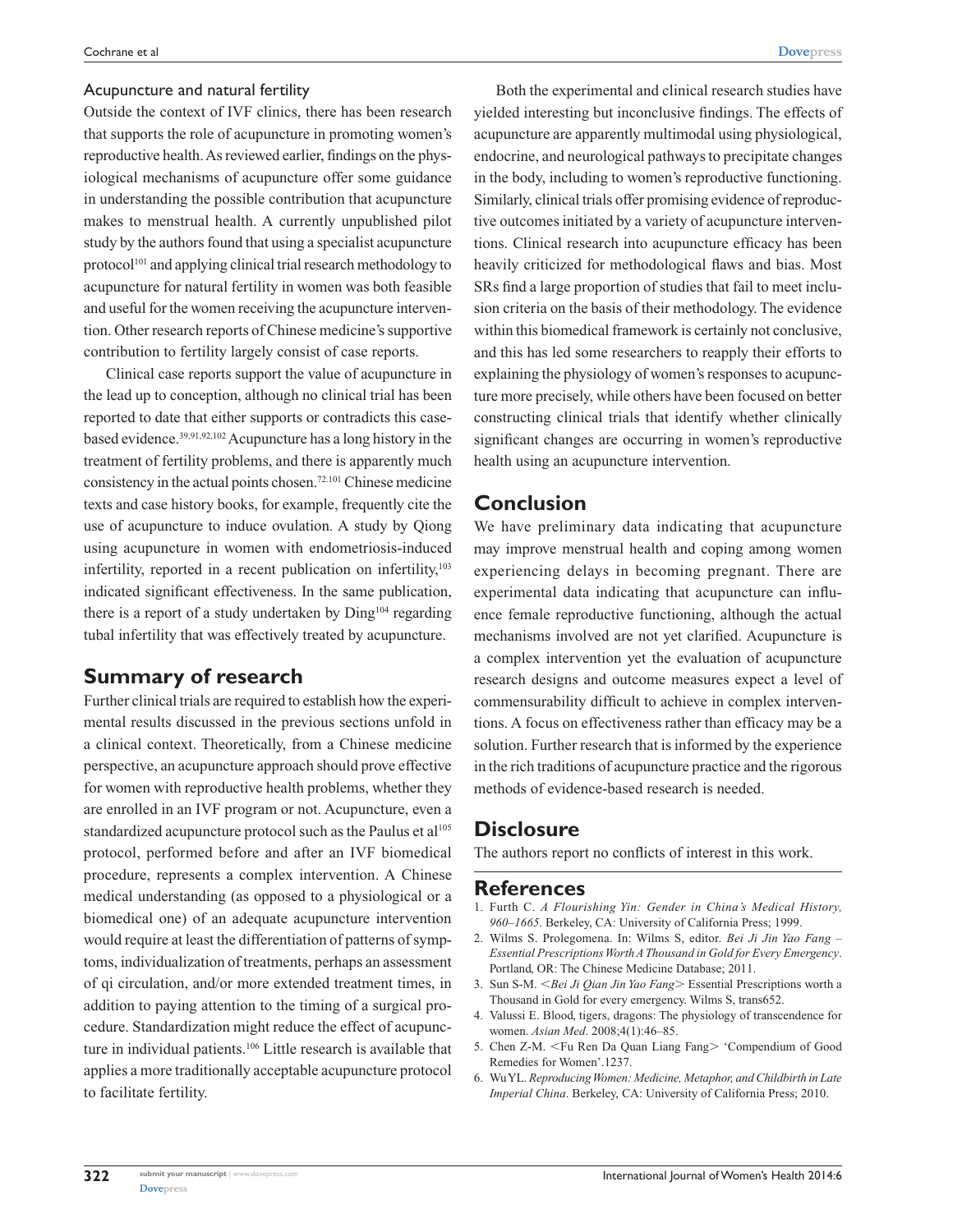- 7. Song XK. Treating infertility in traditional Chinese medicine. *European Journal of Oriental Medicine*. 2009;6(1):10–11.
- 8. Ried K, Stuart K. Efficacy of Traditional Chinese Herbal Medicine in the management of female infertility: a systematic review. *Complement Ther Med*. 2011;19(6):319–331.
- 9. Xia GC. Menstrual cycle and menstrual regulation. *Journal of Nanjing University of Traditional Chinese Medicine*. 1998;4.
- 10. Langevin HM, Wayne PM, Macpherson H, et al. Paradoxes in acupuncture research: strategies for moving forward. *Evid Based Complement Alternat Med*. 2011;2011:180805.
- 11. Jedel E, Labrie F, Odén A, et al. Impact of electro-acupuncture and physical exercise on hyperandrogenism and oligo/amenorrhea in women with polycystic ovary syndrome: a randomized controlled trial. *Am J Physiol Endocrinol Metab*. 2011;300(1):E37–E45.
- 12. Johansson J, Feng Y, Shao R, Lönn M, Billig H, Stener-Victorin E. Intense electroacupuncture normalizes insulin sensitivity, increases muscle GLUT4 content, and improves lipid profile in a rat model of polycystic ovary syndrome. *Am J Physiol Endocrinol Metab*. 2010;299(4):E551–E559.
- 13. Wu MT, Sheen JM, Chuang KH, et al. Neuronal specificity of acupuncture response: a fMRI study with electroacupuncture. *Neuroimage*. 2002;16(4):1028–1037.
- 14. Cabioglu MT, Surucu HS. Acupuncture and neurophysiology. *Medical Acupuncture*. 2009;21(1):13–20.
- 15. Perel P, Roberts I, Sena E, et al. Comparison of treatment effects between animal experiments and clinical trials: systematic review. *BMJ*. 2007;334(7586):197.
- 16. Napadow V, Ahn A, Longhurst JC, et al. The status and future of acupuncture mechanism research. *J Altern Complement Med*. 2008;14(7):861–869.
- 17. Stener-Victorin E, Waldenström U, Andersson SA, Wikland M. Reduction of blood flow impedance in the uterine arteries of infertility women with electro-acupuncture. *Hum Reprod*. 1996;11(6):1314–1317.
- 18. Stener-Victorin E, Fujisawa S, Kurosawa M. Ovarian blood flow responses to electroacupuncture stimulation depend on estrous cycle and on site and frequency of stimulation in anesthetized rats. *J Appl Physiol (1985)*. 2006;101(1):84–91.
- 19. Manni L, Lundeberg T, Holmäng A, Aloe L, Stener-Victorin E. Effect of electro-acupuncture on ovarian expression of alpha (1)- and beta (2) adrenoceptors, and p75 neurotrophin receptors in rats with steroidinduced polycystic ovaries. *Reprod Biol Endocrinol*. 2005;3:21.
- 20. Mannerås L, Jonsdottir H, Holmäng A, Lönn M, Stener-Victorin E. Low frequency electro-acupuncture and physical exercise improve metabolic disturbances and modulate gene expression in adipose tissue in rats with dihydrotestosterone-induced polycystic ovary syndrome. *Endocrinology*. 2008;149(7):3559–3568.
- 21. Mannerås L, Cajander S, Holmäng A, et al. A new rat model exhibiting both ovarian and metabolic characteristics of polycystic ovary syndrome. *Endocrinology*. 2007;148(8):3781–3791.
- 22. Fu H, He Y, Gao Y, Man Y, Liu W, Hao H. Acupuncture on the endometrial morphology, the serum estradiol and progesterone levels, and the expression of endometrial leukaemia-inhibitor factor and osteopontin in rats. *Evid Based Complement Alternat Med*. 2011;2011:606514.
- 23. Smith CA, Coyle M, Norman RJ. Does acupuncture improve the endometrium for women undergoing an embryo transfer: a pilot randomised controlled trial. *Australian Journal of Acupuncture and Chinese Medicine*. 2009;4(1):7–13.
- 24. Okada K, Kawakita K. Analgesic action of acupuncture and moxibustion: a review of unique approaches in Japan. *Evid Based Complement Alternat Med*. 2009;6(1):11–17.
- 25. Petti F, Bangrazi A, Liguori A, Reale G, Ippoliti F. Effects of acupuncture on immune response related to opioid-like peptides. *J Tradit Chin Med*. 1998;18(1):55–63.
- 26. Duggan EA. Acupuncture, endometriosis and in vitro fertilization. *Journal of the Association of Chartered Physiotherapists in Women's Health*. 2008;103:45–49.
- 27. Zhu X, Hamilton KD, McNicol ED. Acupuncture for pain in endometriosis. *Cochrane Database Syst Rev*. 2011;(9):CD007864.
- 28. Al-Inany H. Acupuncture for infertility: a recently released evidence. *Mid East Fertil Soc J*. 2008;13(1):67.
- 29. Ferin M, Vande Wiele R. Endogenous opioid peptides and the control of the menstrual cycle. *Eur J Obstet Gynecol Reprod Biol*. 1984; 18(5–6):365–373.
- 30. Han JS, Chen XH, Sun SL, et al. Effect of low- and high-frequency TENS on Met-enkephalin-Arg-Phe and dynorphin A immunoreactivity in human lumbar CSF. *Pain*. 1991;47(3):295–298.
- 31. Magarelli PC, Cridennda DK, Cohen M. Changes in serum cortisol and prolactin associated with acupuncture during controlled ovarian hyperstimulation in women undergoing in vitro fertilization-embryo transfer treatment. *Fertil Steril*. 2009;92(6):1870–1879.
- 32. Ernst E, Lee MS, Choi TY. Acupuncture in obstetrics and gynecology: an overview of systematic reviews. *Am J Chin Med*. 2011;39(3): 423–431.
- 33. Smith CA, Carmady B. Acupuncture to treat common reproductive health complaints: An overview of the evidence. *Auton Neurosci*. 2010;157(1–2):52–56.
- 34. Maciocia G. Obstetrics and gynecology in Chinese medicine. New York, NY, USA: Churchill Livingstone; 1998.
- 35. Marchment R. Gynaecology revisited: *Obstetrics and gynaecology for practitioners of Chinese medicine*. Sydney: Elsevier Australia;2007.
- 36. Flaws B. *My sister the moon: The diagnosis and treatment of menstrual diseases of traditional Chinese medicine*. Boulder: Blue Poppy Press; 1992.
- 37. Hou Jl, editor. *Acupuncture and moxibustion therapy in gynecology and obstetrics*. Beijing: Beijing Science & Technology Press;1995.
- 38. Kielwin K, Sulistyo-Winarto FX, Friol K, Gnoth C. Fertility treatment and pregnancy – reproductive medicine and TCM in meaningful cooperation. In: Noll AA, Wilms S, editors. *Chinese Medicine in Fertility Disorders*. Stuttgart, Germany: Thieme; 2010:42–71.
- 39. Lyttleton J. *Treatment of Infertility with Chinese Medicine*. 1st ed. Edinburgh, Scotland: Churchill Livingstone; 2004.
- 40. Yarnell E, Abascal K. Multiphasic herbal prescribing for menstruating women. *Alternative and Complementary Therapies*. 2009;15(3): 126–134.
- 41. Stener-Victorin E, Wu X. Effects and mechanisms of acupuncture in the reproductive system. *Auton Neurosci*. 2010;157(1–2):46–51.
- 42. Lim CED, Wong WSF. Current evidence of acupuncture on polycystic ovarian syndrome. *Gynecological Endocrinology*. 2010;26(6): 473–478.
- 43. Stener-Victorin E, Jedel E, Mannerås L. Acupuncture in polycystic ovary syndrome: Current experimental and clinical evidence. *Journal of Neuroendocrinology*. 2008;20(3):290–298.
- 44. Liu ZC, Sun FM, Zhu MH, Wang XZ. Effect of acupuncture on insulin resistance in non-insulin dependent diabetes mellitus. *Journal of Acupuncture and Tuina Science*. 2004;2(6):8–11.
- 45. Pastore LM, Williams CD, Jenkins J, Patrie JT. True and sham acupuncture produced similar frequency of ovulation and improved LH to FSH ratios in women with polycystic ovary syndrome. *J Clin Endocrinol Metab*. 2011;96(10):3143–3150.
- 46. Raja-Khan N, Stener-Victorin E, Wu X, Legro RS. The physiological basis of complementary and alternative medicines for polycystic ovary syndrome. *Am J Physiol Endocrinol Metab*. 2011;301(1): E1–E10.
- 47. Feng Y, Stener-Victorin E, Chen B. Acupuncture in polycystic ovary syndrome: potential and challenge. In: Xia Y, Ding G, Wu GC, editors. *Current Research in Acupuncture*. New York, NY: Springer; 2013:487–515.
- 48. Li MY, Wei DY, Wu JM. [Analysis on the interrelation between acupuncture-induced weight reduction and menstruation]. *Zhen Ci Yan Jiu*. 2007;32(2):142–144. Chinese.
- 49. Shi Y, Feng HJ, Liu HR, Zhu D. [Observation on therapeutic effect of acupuncture combined with Chinese herbs on polycystic ovary syndrome of kidney deficiency and phlegm stasis type]. *Zhongguo Zhen Jiu*. 2009;29(2):99–102. Chinese.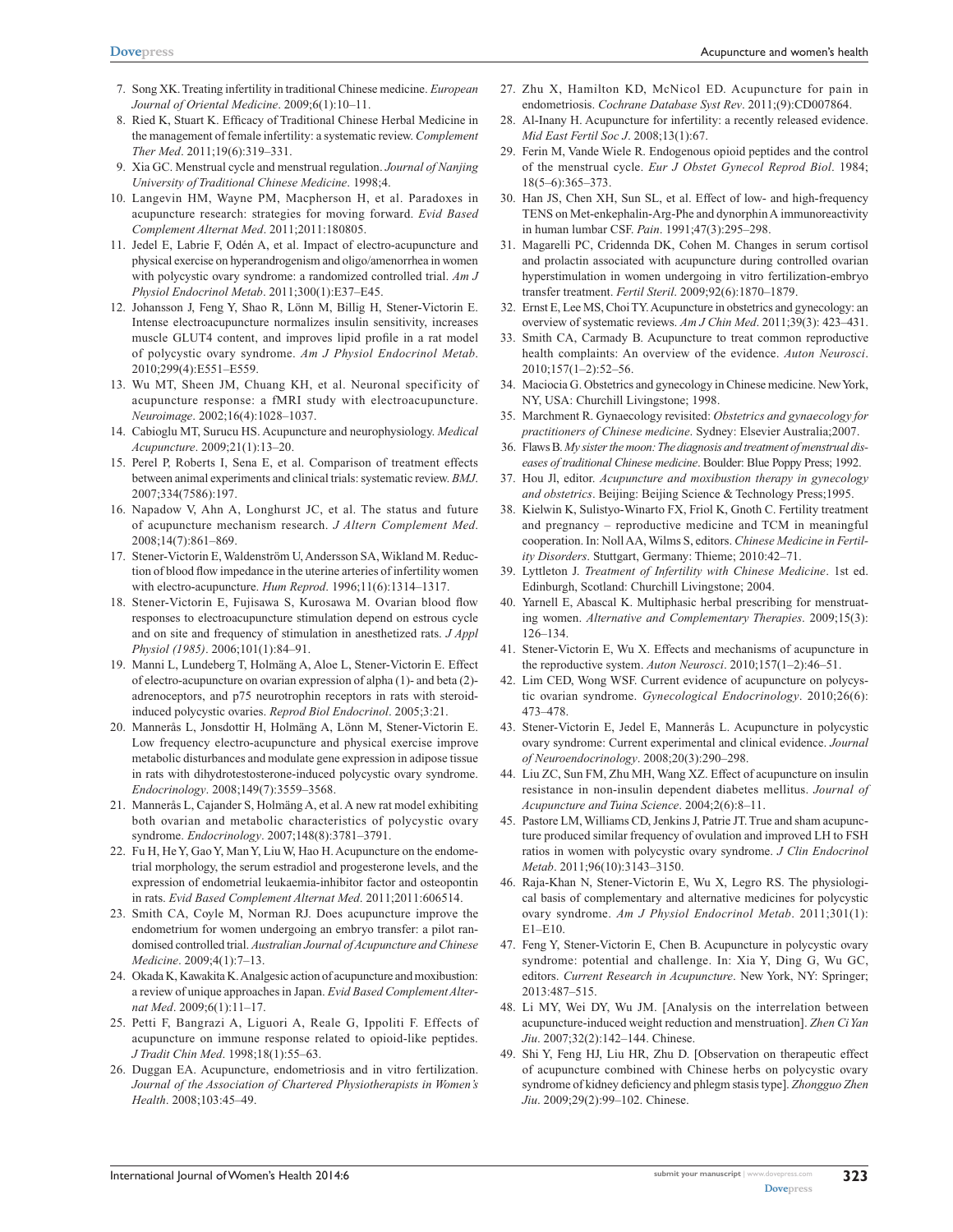- 50. Cai C. Acupuncture and moxibustion treatment of amenorrhea. *Medical Acupuncture*. 2013;25(3):205–208.
- 51. Yu J. Induction of ovulation with acupuncture. Poster presented at: NIH Consensus Development Conference on Acupuncture; November 3–5; 1997; Bethesda, MD: National Institutes of Health; November 3–5; 1997.
- 52. Yu J. *Handbook of Obstetrics and Gynecology in Chinese Medicine: An Integrated Approach*. Seattle, WA: Eastland Press; 1998.
- 53. Azziz R, Carmina E, Dewailly D, et al. The androgen excess and PCOS Society criteria for the polycystic ovary syndrome: the complete task force report. *Fertil Steril*. 2009;91:456–488.
- 54. Mo X, Li D, Pu Y, Xi G, Le X, Fu Z. Clinical studies on the mechanism for acupuncture stimulation of ovulation. *Journal of Traditional Chinese Medicine*. 1993;13(2):115–119.
- 55. Mo XM. [Clinical study of the mechanism of inducing ovulation with acupuncture]. *Shanghai Acupuncture and Moxibustion Journal*. 1990;3:8–9. Chinese.
- 56. Stener-Victorin E, Waldenström U, et al. Effects of electro-acupuncture on anovulation in women with polycystic ovary syndrome. *Acta Obstet Gynecol Scand*. 2000;79(3):180–188.
- 57. Johansson J, Redman L, Veldhuis PP, et al. Acupuncture for ovulation induction in polycystic ovary syndrome: a randomized controlled trial. *Am J Physiol Endocrinol Metab*. 2013;304(9):E934–E943.
- 58. Smith CA, Zhu X, He L, Song J. Acupuncture for primary dysmenorrhoea. *Cochrane Database Syst Rev*. 2011;(1):CD007854.
- 59. Smith CA, Zhu X, He L, Song J. Acupuncture for dysmenorrhoea. *Cochrane Collaboration*. 2012(2).
- 60. Kim E, Cho JH, Jung WS, Lee S, Pak SC. Effect of acupuncture on heart rate variability in primary dysmenorrheic women. *Am J Chin Med*. 2011;39(2):243–249.
- 61. Li YM, Bu YQ, Hou WJ, Chen SZ, Gao SZ. [Observation on immediate analgesic effect of acupuncture at Shiqizhui (EX-B 8) only or multiacupoints in patients with dysmenorrhea: a randomized controlled trial]. *Zhongguo Zhen Jiu*. 2011;31(3):199–202. Chinese.
- 62. Ma YX, Ye XN, Liu CZ, et al. A clinical trial of acupuncture about time-varying treatment and points selection in primary dysmenorrhea. *J Ethnopharmacol*. 2013;148(2):498–504.
- 63. Yu YP, Ma LX, Ma YX, et al. Immediate effect of acupuncture at Sanyinjiao (SP6) and Xuanzhong (GB39) on uterine arterial blood flow in primary dysmenorrhea. *J Altern Complement Med*. 2010;16(10): 1073–1078.
- 64. Kashefi F, Ziyadlou S, Khajehei M, Ashraf AR, Fadaee AR, Jafari P. Effect of acupressure at the Sanyinjiao point on primary dysmenorrhea: a randomized controlled trial. *Complement Ther Clin Pract*. 2010;16(4): 198–202.
- 65. Bu YQ. [Observation on therapeutic effect of acupuncture at Shiqizhui (Extra) for primary dysmenorrhea at different time]. *Zhongguo Zhen Jiu*. 2011;31(2):110–112. Chinese.
- 66. Bu YQ, Du GZ, Chen SZ. Clinical study on the treatment of primary dysmenorrhea with preconditioning acupuncture. *Chin J Integr Med*. 2011;17(3):224–227.
- 67. Yang H, Liu CZ, Chen X, et al. Systematic review of clinical trials of acupuncture-related therapies for primary dysmenorrhea. *Acta Obstet Gynecol Scand*. 2008;87(11):1114–1122.
- 68. Cho SH, Hwang EW. Acupuncture for primary dysmenorrhoea: a systematic review. *BJOG*. 2010;117(5):509–521.
- 69. Cho SH, Kim J. Efficacy of acupuncture in management of premenstrual syndrome: a systematic review. *Complement Ther Med*. 2010;18(2):104–111.
- 70. Kim SY, Park HJ, Lee H, Lee H. Acupuncture for premenstrual syndrome: a systematic review and meta-analysis of randomised controlled trials. *BJOG*. 2011;118(8):899–915.
- 71. Guo ZR, Ma LX. Acupuncture treatment for premenstrual syndrome. *Medical Acupuncture*. 2013;25(3):200–204.
- 72. Liu LG, Gu J, Yang YH. Analysis of acupuncture treatment characteristics of infertility in ancient times. *Literature Journal of TCM*. 2005;1: 14–16.
- 73. Dean KL. Acupuncture in fertility medicine: three integrative methodologies. *Alternative and Complementary Therapies*. 2004;10(6):316–320.
- 74. Birkeflet O, Laake P, Vøllestad N. Low inter-rater reliability in traditional Chinese medicine for female infertility. *Acupunct Med*. 2011;29(1):51–57.
- 75. Zheng CH, Huang GY, Zhang MM, Wang W. Effects of acupuncture on pregnancy rates in women undergoing in vitro fertilization: a systematic review and meta-analysis. *Fertility and Sterility*. 2012;97(3):599–611.
- 76. Manheimer E, van derWindt Dl, Cheng K, et al. The effects of acupuncture on rates of clinical pregnancy among women undergoing in vitro fertilization: a systematic review and meta-analysis. *Hum Reprod Update*. 2013;19(6):696–713.
- 77. Kang HS, Jeong D, Kim DI, Lee MS. The use of acupuncture for managing gynaecologic conditions: An overview of systematic reviews. *Maturitas*. 2011;68(4):346–354.
- 78. El-Toukhy T, Sunkara SK, Khairy M, Dyer R, Khalaf Y, Coomarasamy A. A systematic review and meta-analysis of acupuncture in in vitro fertilisation. *BJOG*. 2008;115(10):1203–1213.
- 79. Manheimer E, Zhang G, Udoff L, et al. Effects of acupuncture on rates of pregnancy and live birth among women undergoing in vitro fertilisation: systematic review and meta-analysis. *BMJ*. 2008;336(7643): 545–549.
- 80. Cheong YC, Hung YU, Ng E, Ledger WL. Acupuncture and assisted conception. *Cochrane Database Syst Rev*. 2008;(4):CD006920.
- 81. Domar AD, Meshay I, Kelliher J, Alper M, Powers RD. The impact of acupuncture on in vitro fertilization outcome. *Fertil Steril*. 2009;91(3): 723–726.
- 82. Moy I, Milad MP, Barnes R, Confino E, Kazer RR, Zhang X. Randomized controlled trial: effects of acupuncture on pregnancy rates in women undergoing in vitro fertilization. *Fertil Steril*. 2011;95(2):583–587.
- 83. So EW, Ng EH, Wong YY, Lau EY, Yeung WS, Ho PC. A randomized double blind comparison of real and placebo acupuncture in IVF treatment. *Hum Reprod*. 2009;24(2):341–348.
- 84. Andersen D, Løssl K, Nyboe Andersen A, et al. Acupuncture on the day of embryo transfer: a randomized controlled trial of 635 patients. *Reprod Biomed Online*. 2010;21(3):366–372.
- 85. Drake M. *The Effects of Acupuncture on In Vitro Fertilization Outcomes: A Systematic Review of the Literature and an Update to the Cochrane Collaboration Review*. Phoenix, AZ: College of Medicine, The University of Arizona; 2011.
- 86. Anderson B, Rosenthal L. Acupuncture and in vitro fertilization: critique of the evidence and application to clinical practice. *Complement Ther Clin Pract*. 2013;19(1):1–5.
- 87. Shi Z, Ma L, Yang Y, et al. Acupuncture: when classical meets modern. *Fertil Steril*. 2011;95(7):e33; author reply e34.
- 88. Ng EH, So WS, Gao J, Wong YY, Ho PC. The role of acupuncture in the management of subfertility. *Fertil Steril*. 2008;90(1):1–13.
- 89. Huang ST, Chen AP. Traditional Chinese medicine and infertility. *Curr Opin Obstet Gynecol*. 2008;20(3):211–215.
- 90. Craig LB, Criniti AR, Hansen KR, Marshall LA, Soules MR. Acupuncture lowers pregnancy rates when performed before and after embryo transfer. *Fertil Steril*. 2007;88(Suppl 1):S40.
- 91. Johnson D. Acupuncture prior to and at embryo transfer in an assisted conception unit – a case series. *Acupunct Med*. 2006;24(1):23–28.
- 92. Emmons S, Patton P. Acupuncture treatment for infertile women undergoing intracytoplasmic sperm injection. *Medical Acupuncture*. 2000;12(2):18–20.
- 93. Rubin LH, Opsahl M, Ackerman D. P02.15 Acupuncture improves in vitro fertilization live birth outcomes: a retrospective chart review. *Scientific Abstracts Presented at the International Research Congress on Integrative Medicine and Health 2012*. 2012;12(Suppl 1):P71.
- 94. Smith C, Coyle M, Norman RJ. Influence of acupuncture stimulation on pregnancy rates for women undergoing embryo transfer. *Fertility & Sterility*. 2006;85(5),1352–1358.
- 95. Rosenthal L, Anderson B. Acupuncture and in vitro fertilisation: recent research and clinical guidelines. *Journal of Chinese Medicine*. 2007;84:28–35.